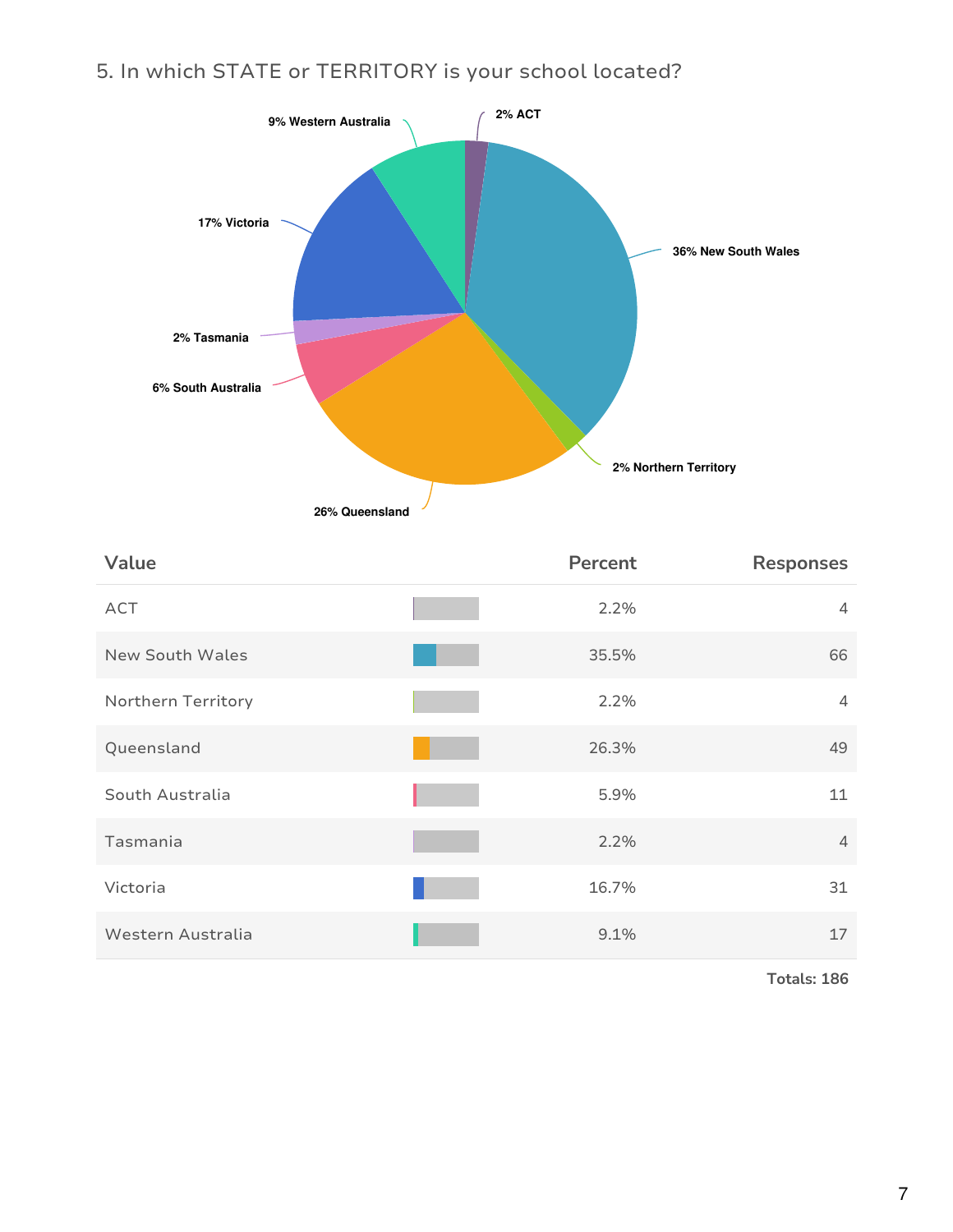## 11. How SATISFIED or DISSATISFIED are you with your CURRENT JOB?



| Value                              | Percent | <b>Responses</b> |
|------------------------------------|---------|------------------|
| Very satisfied                     | 55.1%   | 98               |
| Somewhat satisfied                 | 35.4%   | 63               |
| Neither satisfied nor dissatisfied | 1.7%    | 3                |
| Somewhat dissatisfied              | 7.3%    | 13               |
| Very dissatisfied                  | 0.6%    | 1                |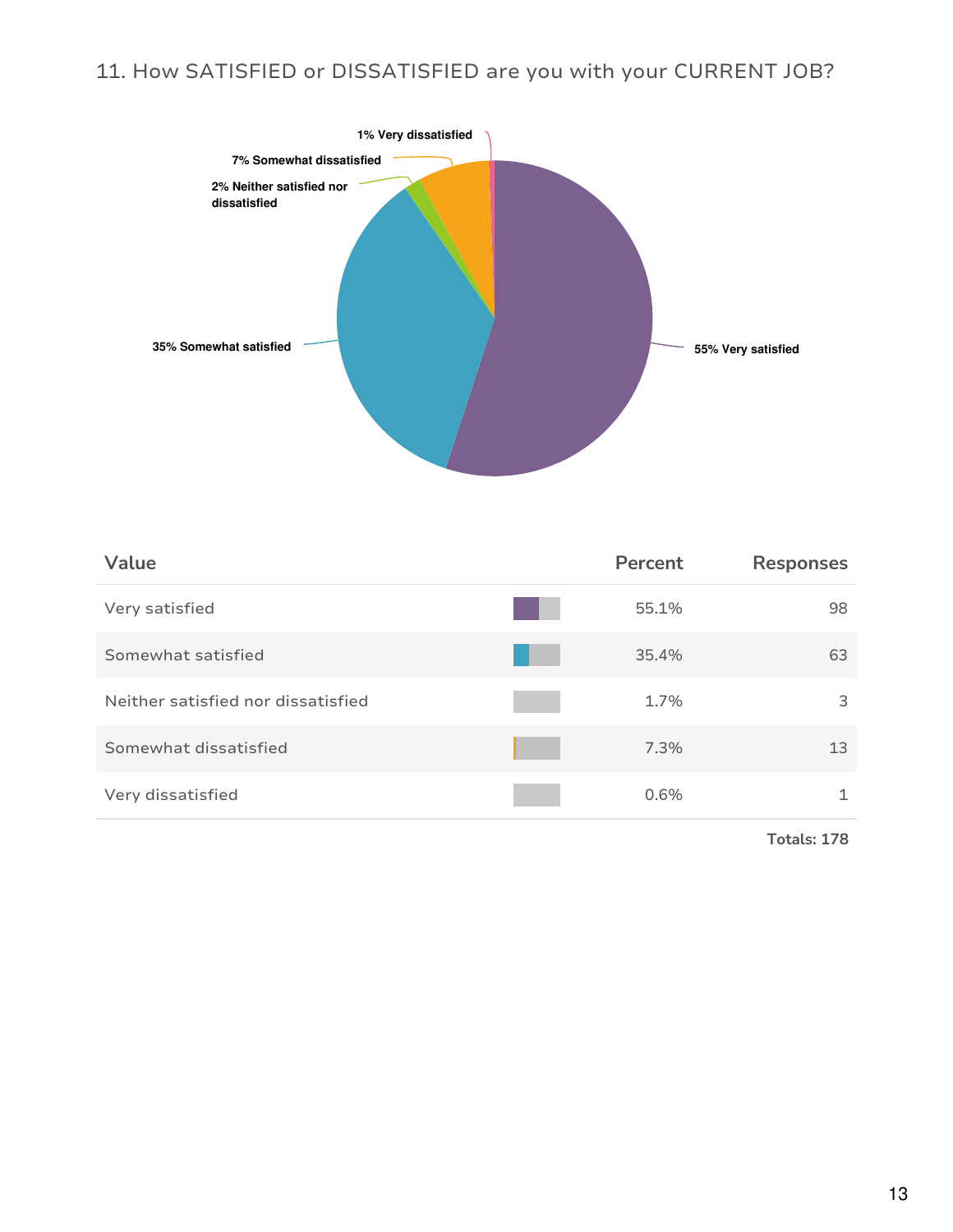12. Which of the following do you ENJOY the most about your work? (Please select up to THREE options.)



| Value                                       | Percent | <b>Responses</b> |
|---------------------------------------------|---------|------------------|
| The challenge of leadership                 | 47.8%   | 85               |
| Building community relationships            | 44.4%   | 79               |
| Making an impact on future generations      | 65.7%   | 117              |
| Teaching opportunities in the classroom     | 7.3%    | 13               |
| Being a role model for students             | 13.5%   | 24               |
| Mentoring staff                             | 36.0%   | 64               |
| Managing school operations                  | 12.4%   | 22               |
| Planning the vision for the school's future | 64.6%   | 115              |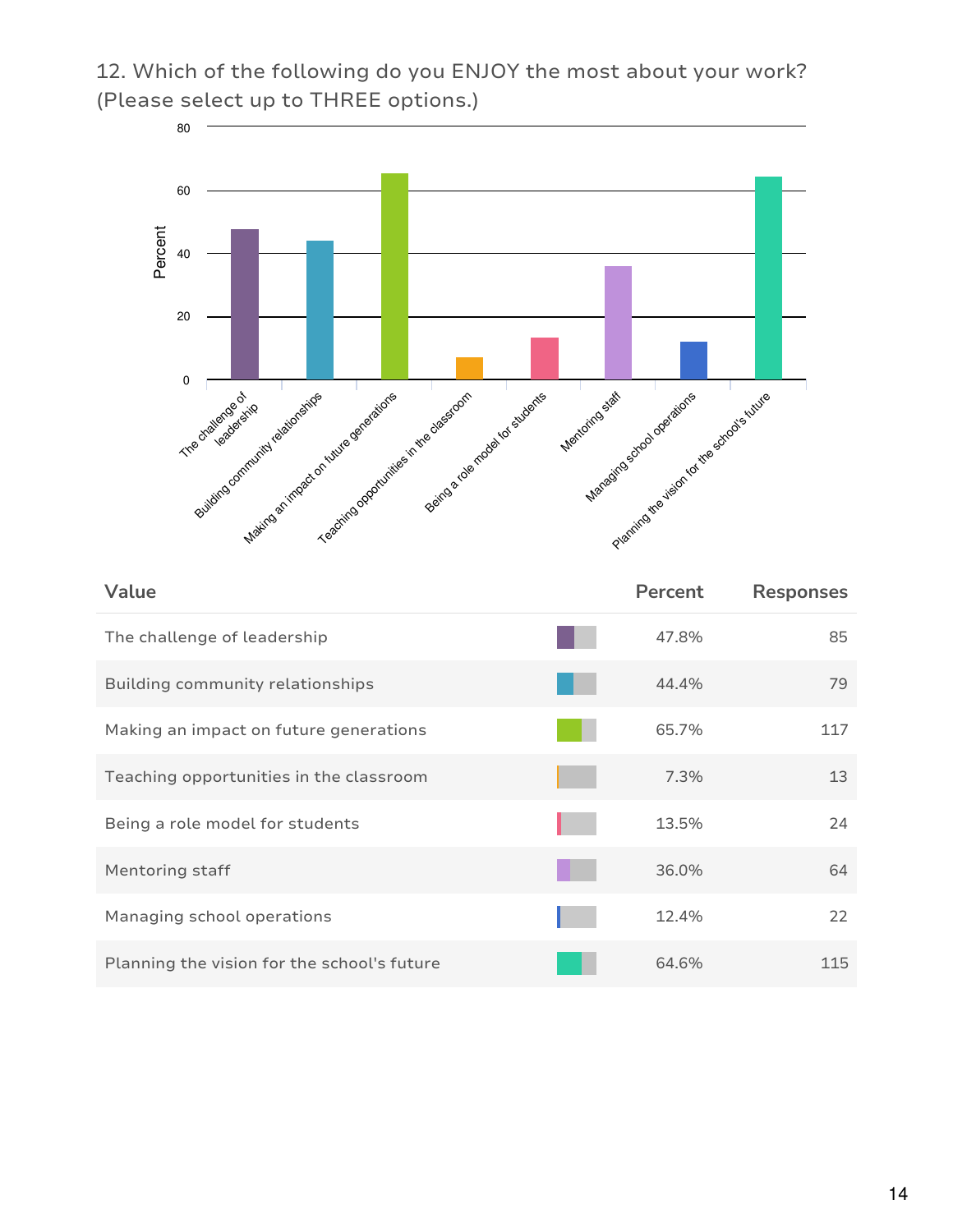14. Overall, how much MORE or LESS CONTROL would you like in your role as a school leader?



| Value                         | Percent | <b>Responses</b> |
|-------------------------------|---------|------------------|
| Much more control             |         | 12.4%<br>22      |
| Slightly more control         |         | 30.9%<br>55      |
| Neither more nor less control |         | 52.2%<br>93      |
| Slightly less control         |         | 4.5%<br>8        |
|                               |         |                  |